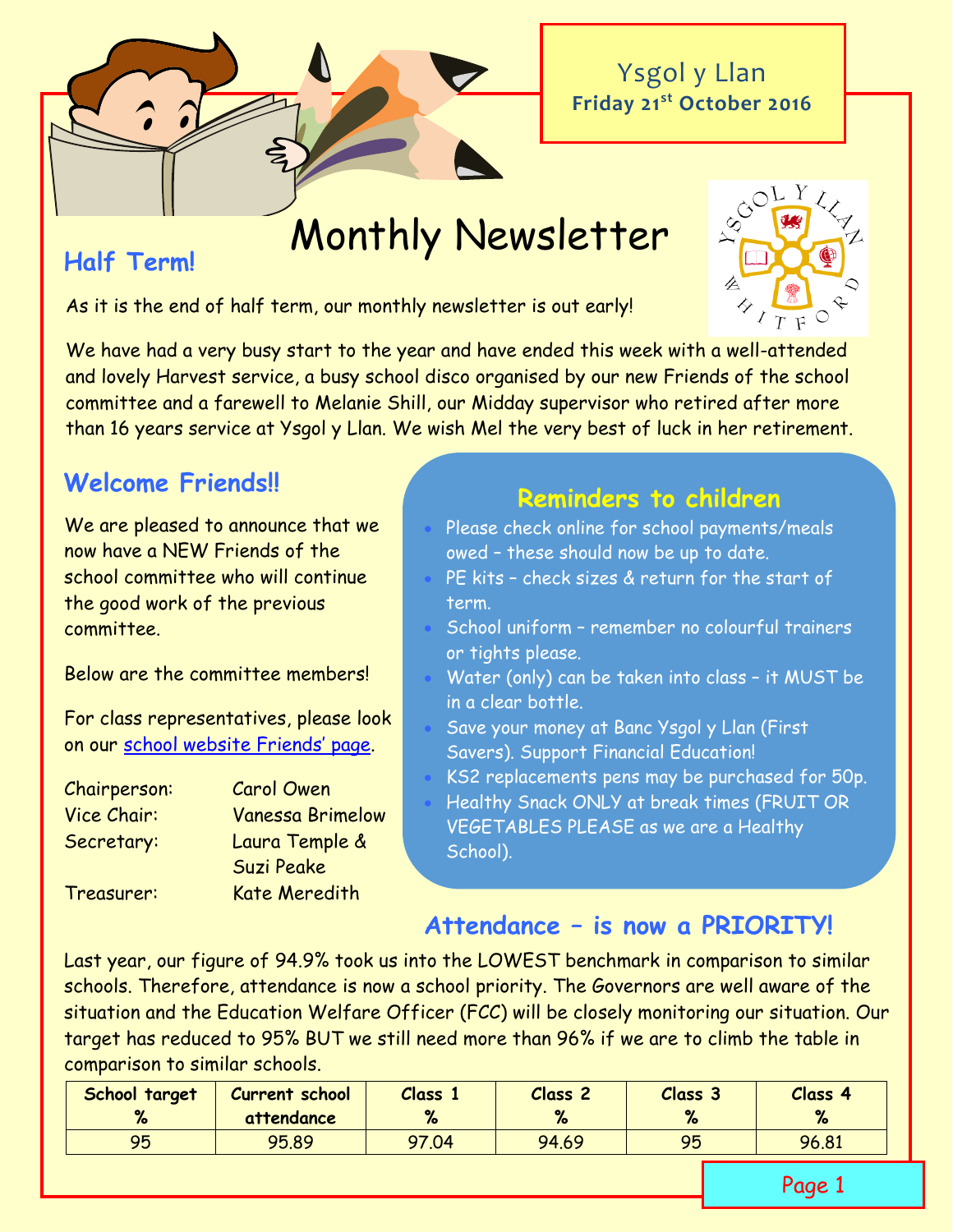# **School Entrance & Safeguarding**

Just a quick reminder that only members of school staff can open the door to other adults.

Please do not enter the school if another parent offers to hold the door open for you

We know this can be difficult BUT school staff must be aware of who is in the building for obvious reasons.

On this note, please advise staff why you are in the building and they can then collect your child or pass on the necessary message

# **Open Parents' Evening**

On Wednesday 9th November, you are invited to come along to an open parents evening between 3.30pm and 5.30pm (no appointments).

Based on the success of last year, you (parents) will have an opportunity to come to school and look through your child(ren)'s books in an informal manner. Looking through books may raise some questions and the teachers will be available to speak to - so please take this opportunity to approach them if you have any questions or do want to see how they have settled in!

For any children who require additional learning support, Miss Davies will be available during the evening to talk you through their individual educational plans.

I hope that school dinners will be available to sample in the school hall and high school representatives may also be present.

*Thank you for your continued support! Mr. Griffiths* 

# **Sponsored Walk**

A huge well done to all pupils who took part in the sponsored walk to Mostyn Hall. More than 44 of our families have helped to raise £862.50. This is a huge amount and your support is very much appreciated.



# **Choral Festival**

The very best of luck to our school Choir who have been working hard with Miss Roberts. They will represent our school at the National Choral Festival on Friday 4<sup>th</sup> November. GOOD LUCK team Whitford and thank you Miss Roberts!



## **Breakfast Club Review**

As promised, we reviewed the Breakfast Club situation in September this year. After the budget cuts last year and subsequently, the necessity to charge for early Breakfast club supervision, the numbers attending breakfast club dropped significantly.

At this current moment in time, we are just under the breaking even point. We would prefer not to increase the cost and will therefore keep the cost at £1.50 for next term. However, should numbers decrease further, we will have to perform an early review - you will be informed if this is the situation.